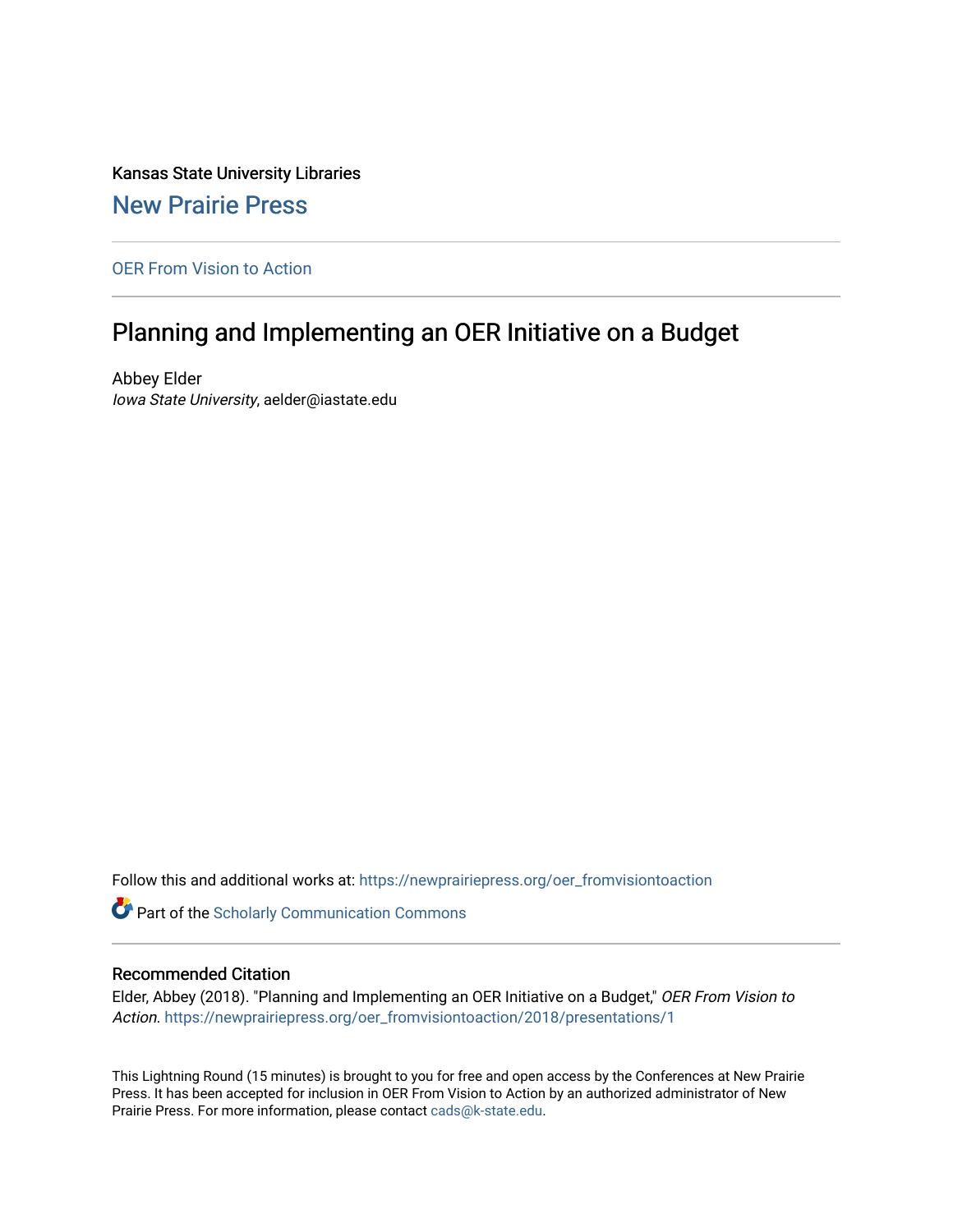## **Planning & Implementing an OER Initiative On a Budget**

⊗

 $\mathcal{L}^{\mathcal{C}}$ 

col

Abbey Elder<br>IOWA STATE UNIVERSITY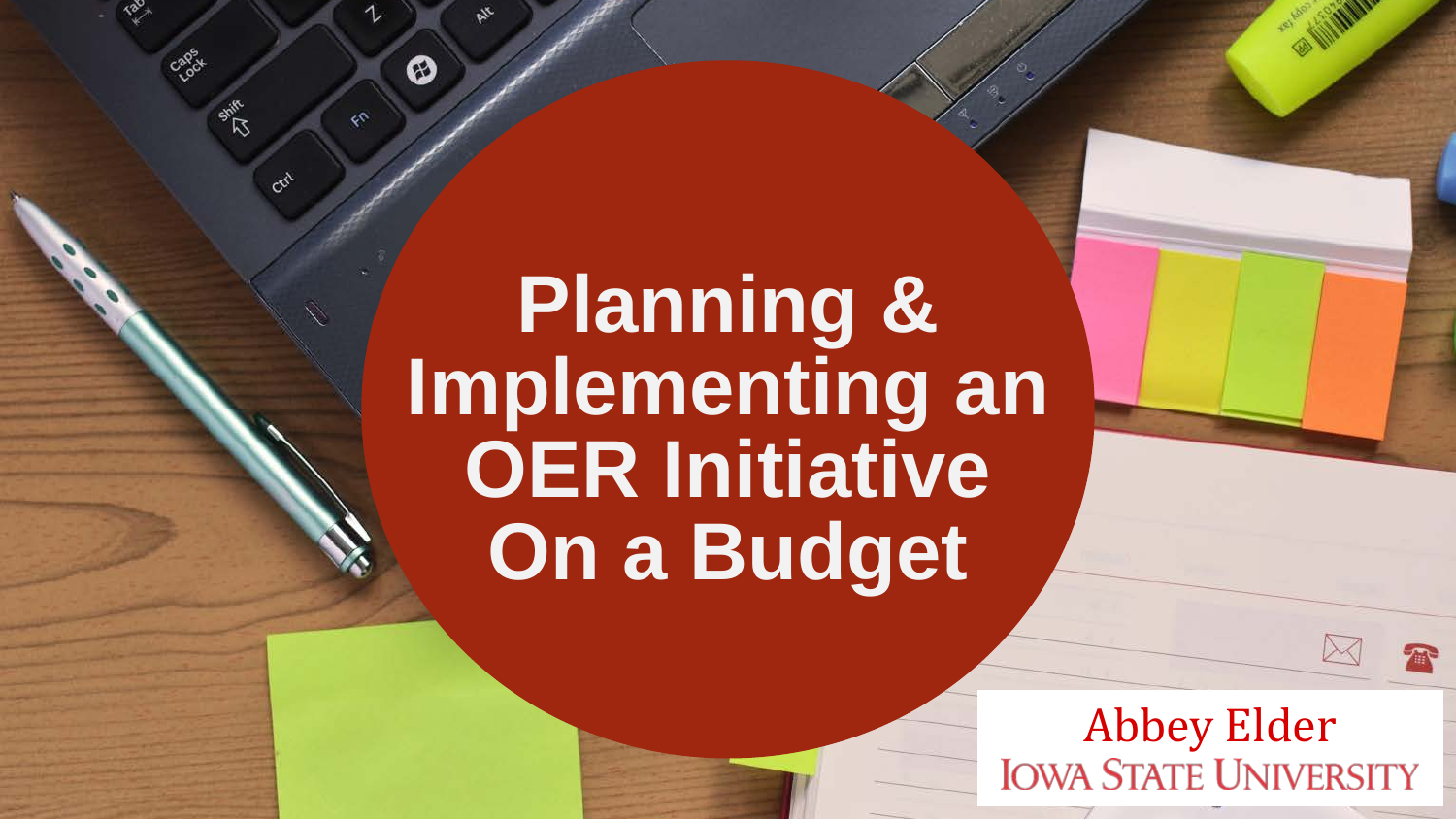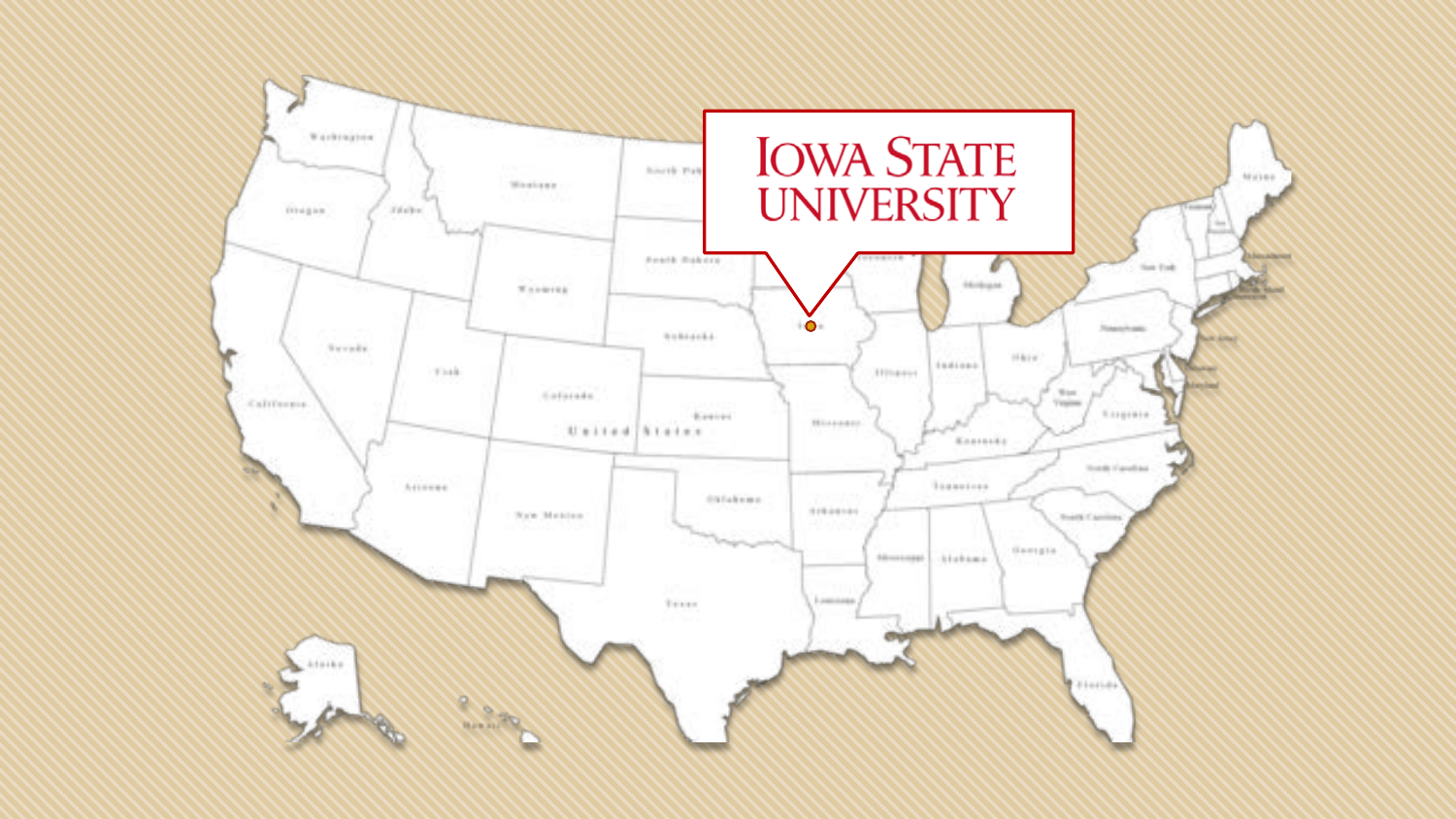### **WHAT DID WE DO?**

- Planned & proposed, Fall 2017
- **Funded & announced, Spring 2018**
- **550,000 raised**
- 26 proposals received / 13 grants funded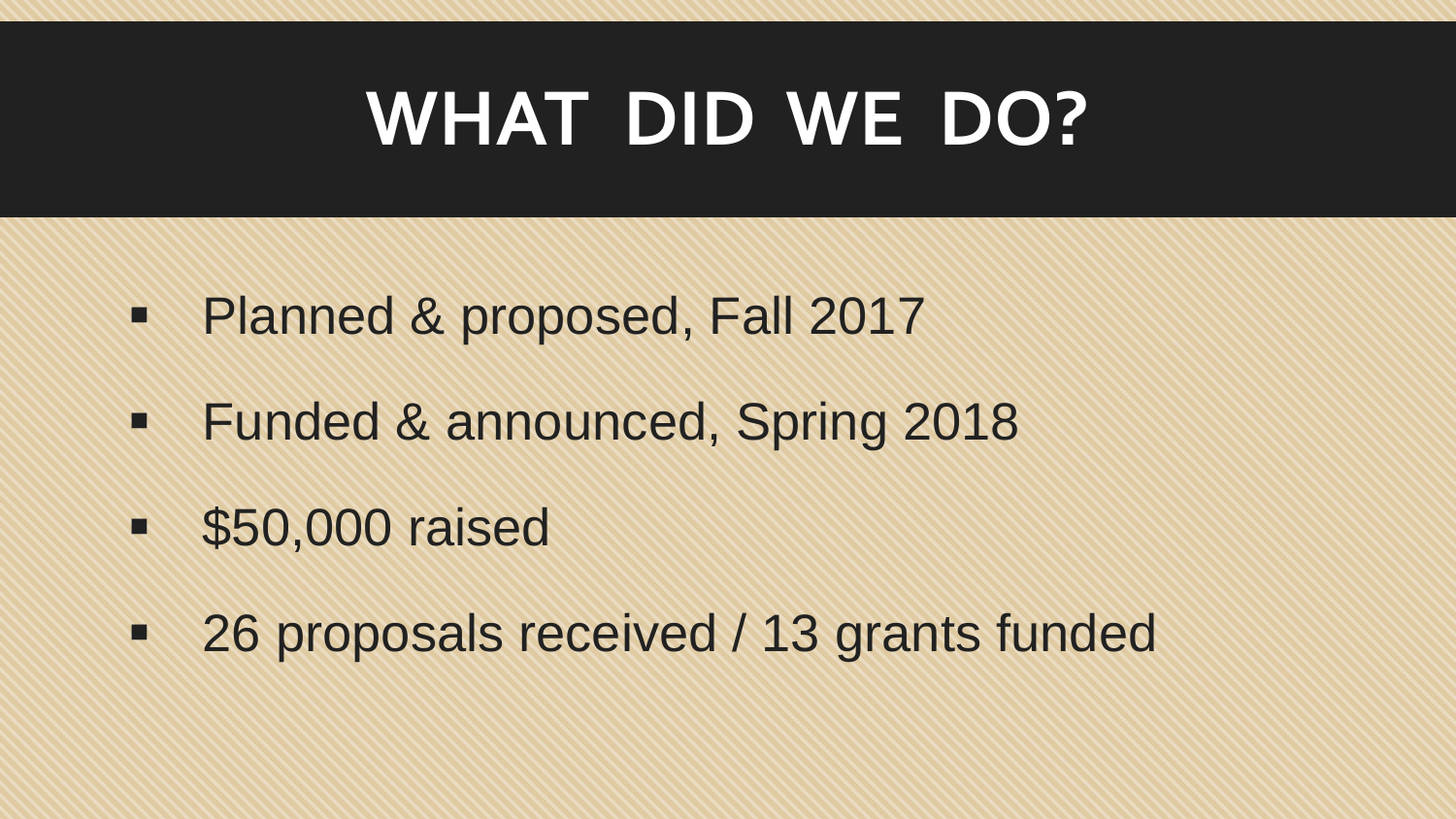# **1. SERENDIPITY**

Sometimes you just get lucky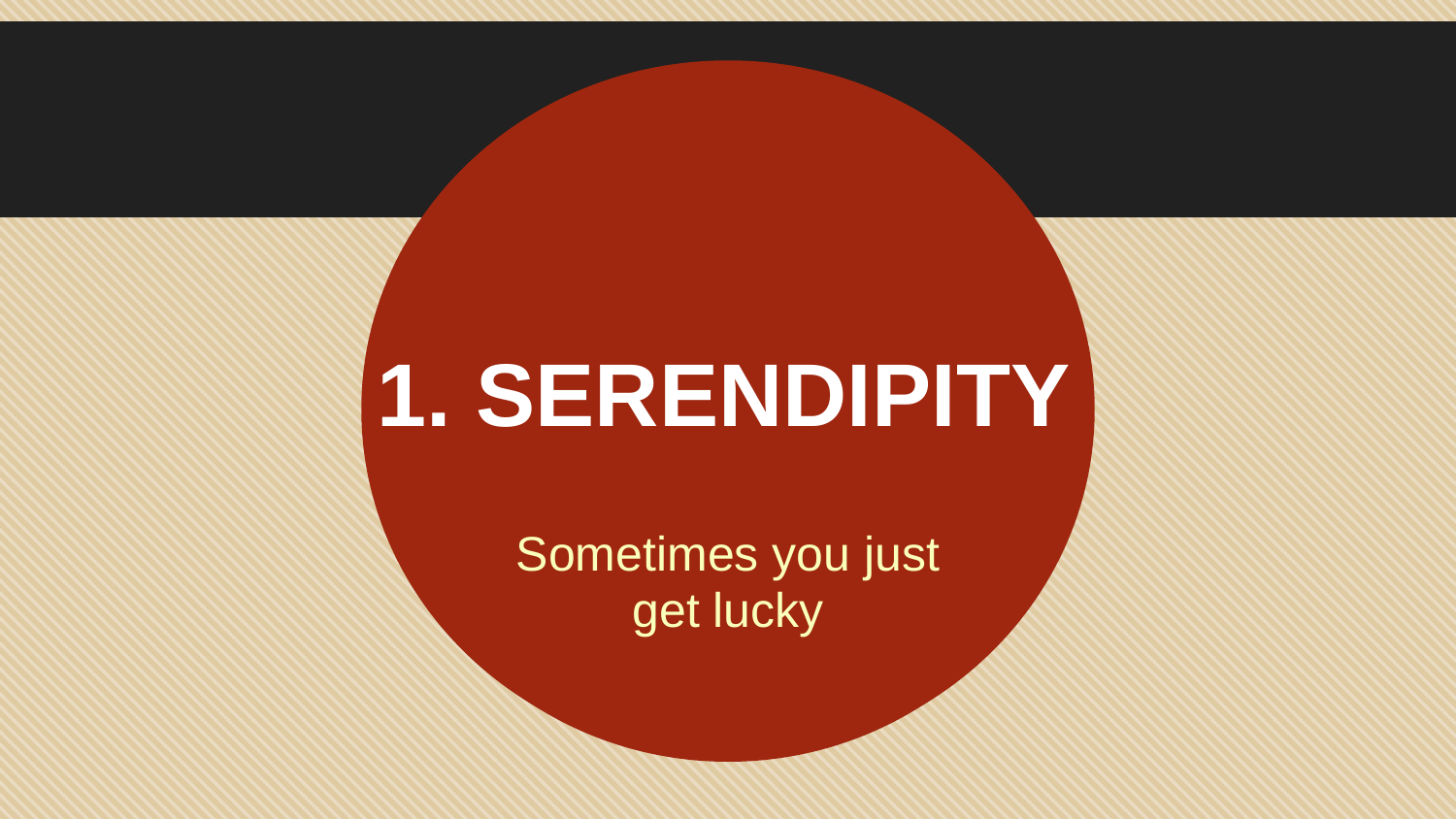# **WE WERE LUCKY**

- **A supportive bookstore**
- A Student Government President interested in OER
- An existing teaching & learning grants program with name recognition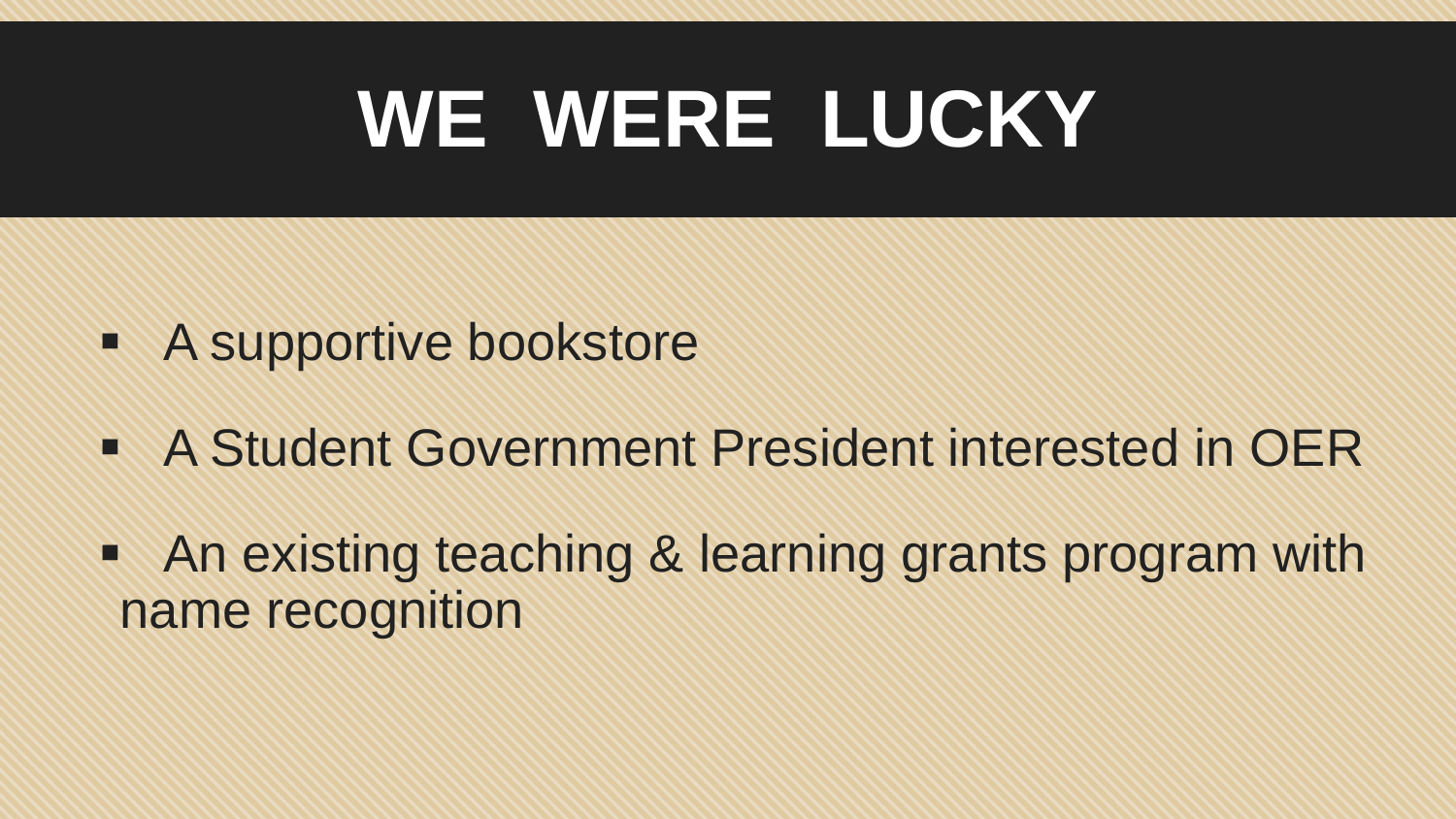# **WE WERE LUCKY**

- **A supportive bookstore**
- A Student Government President interested in OER
- An existing teaching & learning grants program with name recognition

#### **Take advantage of that luck!**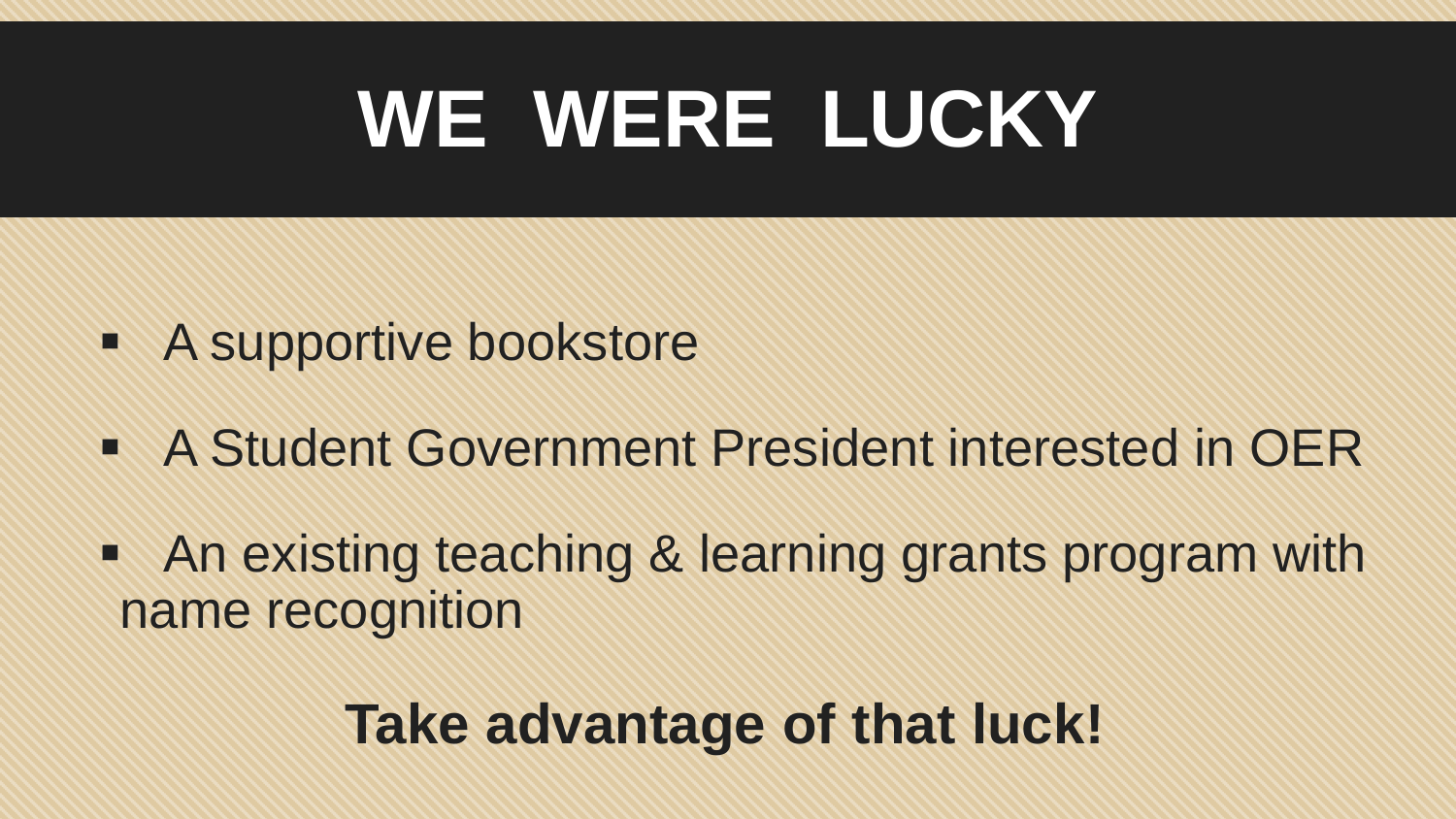# **2. PLANNING**

Plenty of it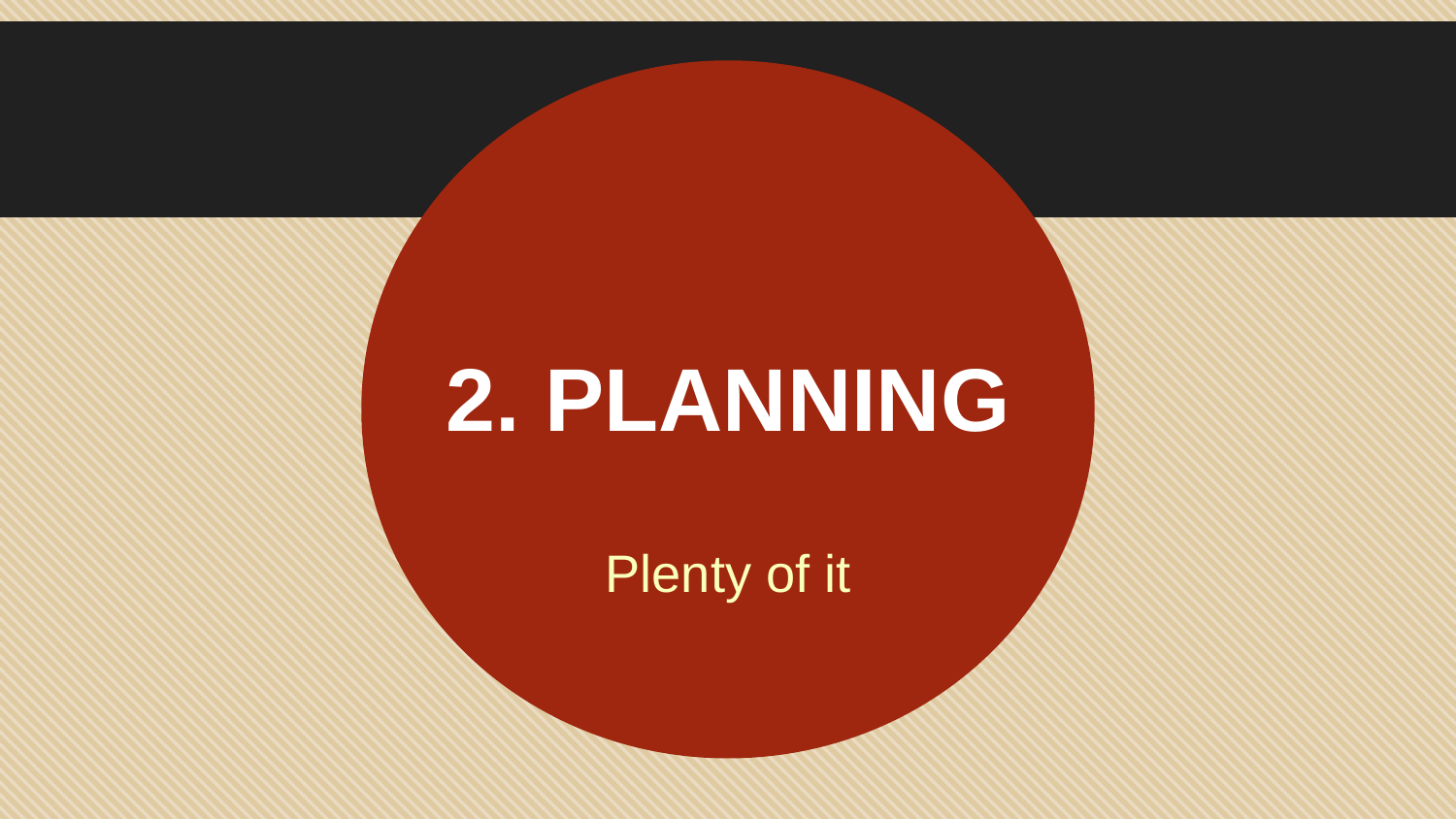# **NEVER BUILD WHAT YOU CAN BORROW**

- **Gather Information**
- **Exemplars**
- **Think Practically**
- **Build with What You Have**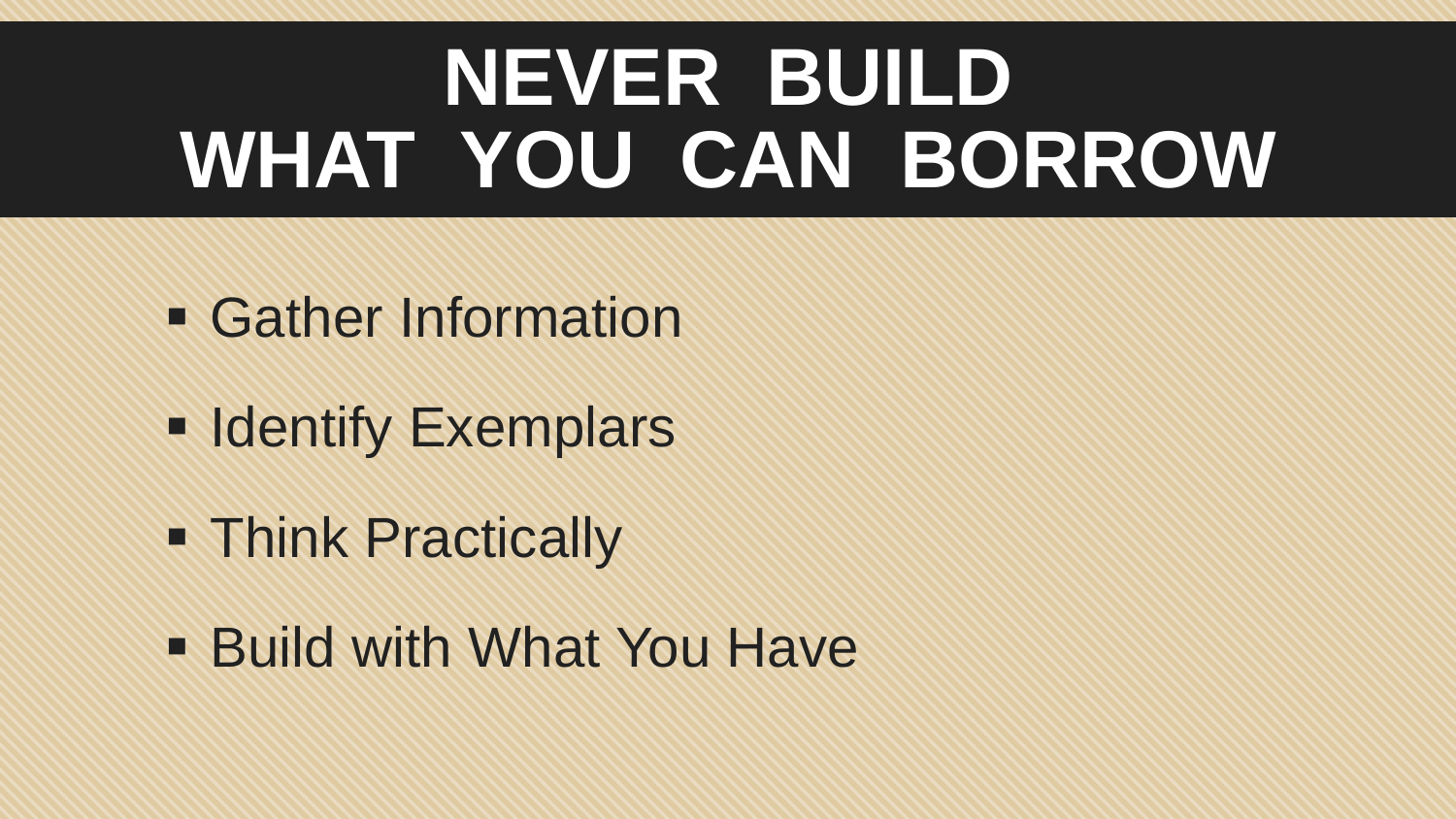### **Project Planning Worksheet**

いっので

Exemplar #2:

Exemplar #3: **Part IV: Reflection** 

What aspects of existing projects that What issues do you anticipate occurri.. Have you identified any additional pro. How (if at all) did this exercise affect y.

**Project Planning Worksheet** Part I: Gathering Information Part II: Identifying Exemplars Exemplar #1: Exemplar #2: Exemplar #3: Part III: Assessing Your Institution Exemplar #1:

Outline

**Goo.gl/ qpwSnJ**

|                                                                                                                              | ٠                                                                                                                                                                                                                                                       |
|------------------------------------------------------------------------------------------------------------------------------|---------------------------------------------------------------------------------------------------------------------------------------------------------------------------------------------------------------------------------------------------------|
| <b>Project Planning Worksheet</b><br>- 12<br>File Edit View Insert Format Tools Add-ons Help<br>Last edit was 51 minutes ago |                                                                                                                                                                                                                                                         |
| 100%<br><b>Normal text</b><br>Arial                                                                                          | <b>B Z U A 2 ∞ E B   E E E E E E · E · E E X</b><br>美国大学学会 医甲醛酸钠 医肾上腺 医肾上腺 医单位的复数形式 医单位角膜 医单位性神经 医单位性 医单位性 医单位性白蛋白 医水杨酸                                                                                                                                 |
| ×                                                                                                                            |                                                                                                                                                                                                                                                         |
| t Planning Worksheet                                                                                                         | <b>SPARC*</b>                                                                                                                                                                                                                                           |
| sthering Information                                                                                                         | <b>Open Education Leadership Program</b>                                                                                                                                                                                                                |
| dentifying Exemplars                                                                                                         |                                                                                                                                                                                                                                                         |
| plar #1:                                                                                                                     | <b>Project Planning Worksheet</b>                                                                                                                                                                                                                       |
| plar <sub>#2</sub>                                                                                                           |                                                                                                                                                                                                                                                         |
| plar <sub>#3</sub>                                                                                                           | This worksheet is intended to help professionals plan a project by building upon the<br>work other professionals have completed at their institutions. Examples of projects<br>include informational workshops. Open Education Week events, posters and |
| <b>Assessing Your Institution</b>                                                                                            | presentations, and even large-scale projects, like grant programs.                                                                                                                                                                                      |
| plar #1                                                                                                                      | Tip: This worksheet is meant to help project coordinators identify key resources for their project                                                                                                                                                      |
| plar #2                                                                                                                      | based on the success stories of others. Because of this, it may not be applicable for projects<br>that are wholly original or have no peers.                                                                                                            |
| plar #3                                                                                                                      | <b>Your Name:</b>                                                                                                                                                                                                                                       |
| <b>Reflection</b>                                                                                                            | <b>Your Project Title:</b>                                                                                                                                                                                                                              |
| aspects of existing projects that                                                                                            |                                                                                                                                                                                                                                                         |
| issues do you anticipate occurri                                                                                             | <b>Your Project Description:</b>                                                                                                                                                                                                                        |
| you identified any additional pro                                                                                            |                                                                                                                                                                                                                                                         |
| (if at all) did this exercise affect y                                                                                       | <b>Part I: Gathering Information</b>                                                                                                                                                                                                                    |
|                                                                                                                              | Before you begin planning the specifics of your project, consider how other institutions<br>have annonched this tune of region! Complete the table below or fill out on external                                                                        |

spreadsheet with information about how other institutions have completed projects like your own. You can find this information by searching your favorite search engine or on databases like Connect OER.

ゆうどうアイティー

Look for patterns in how each of these institutions' projects are structured, as well as

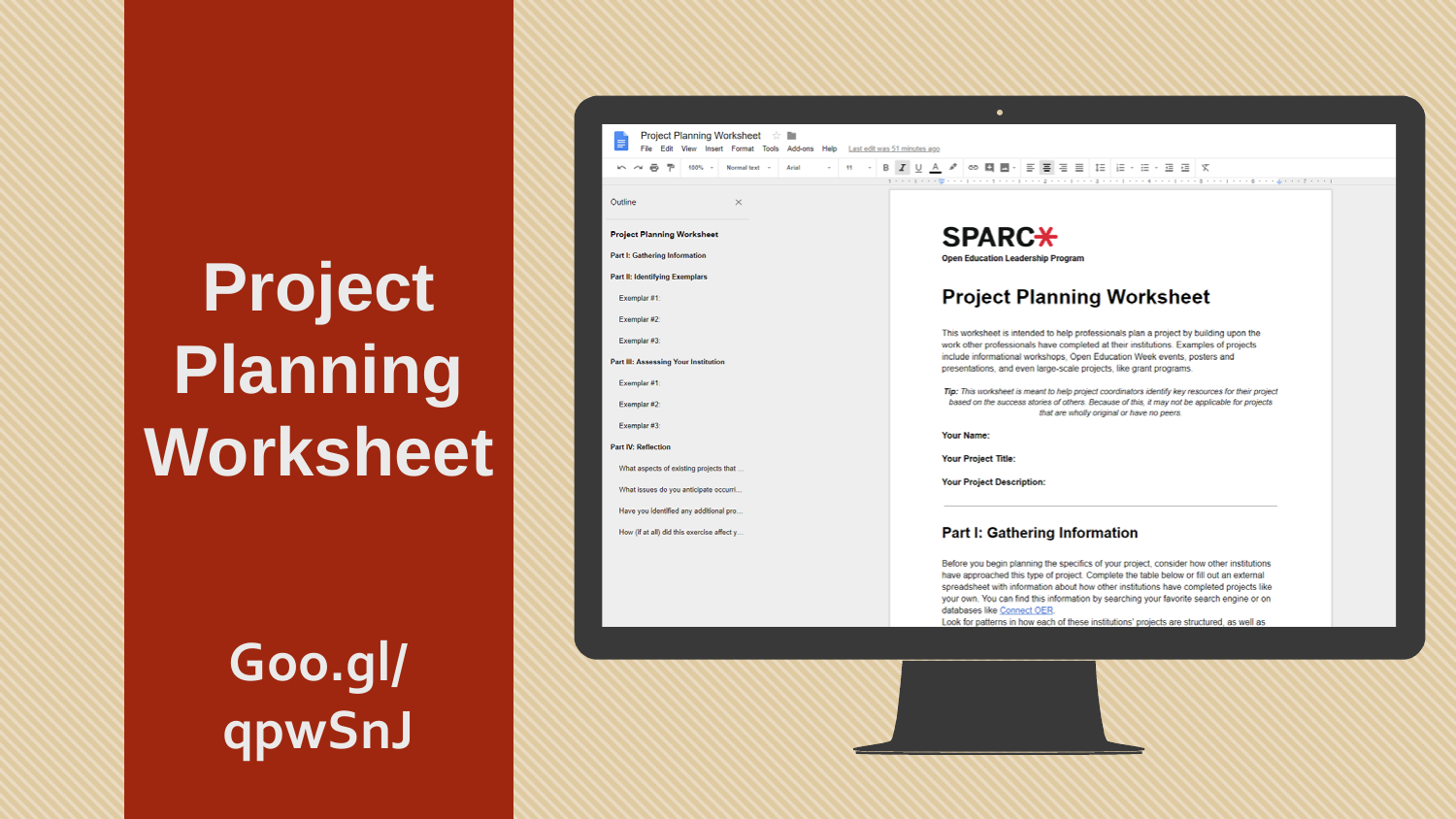# **3. FIND SUPPORT**

Harder than it sounds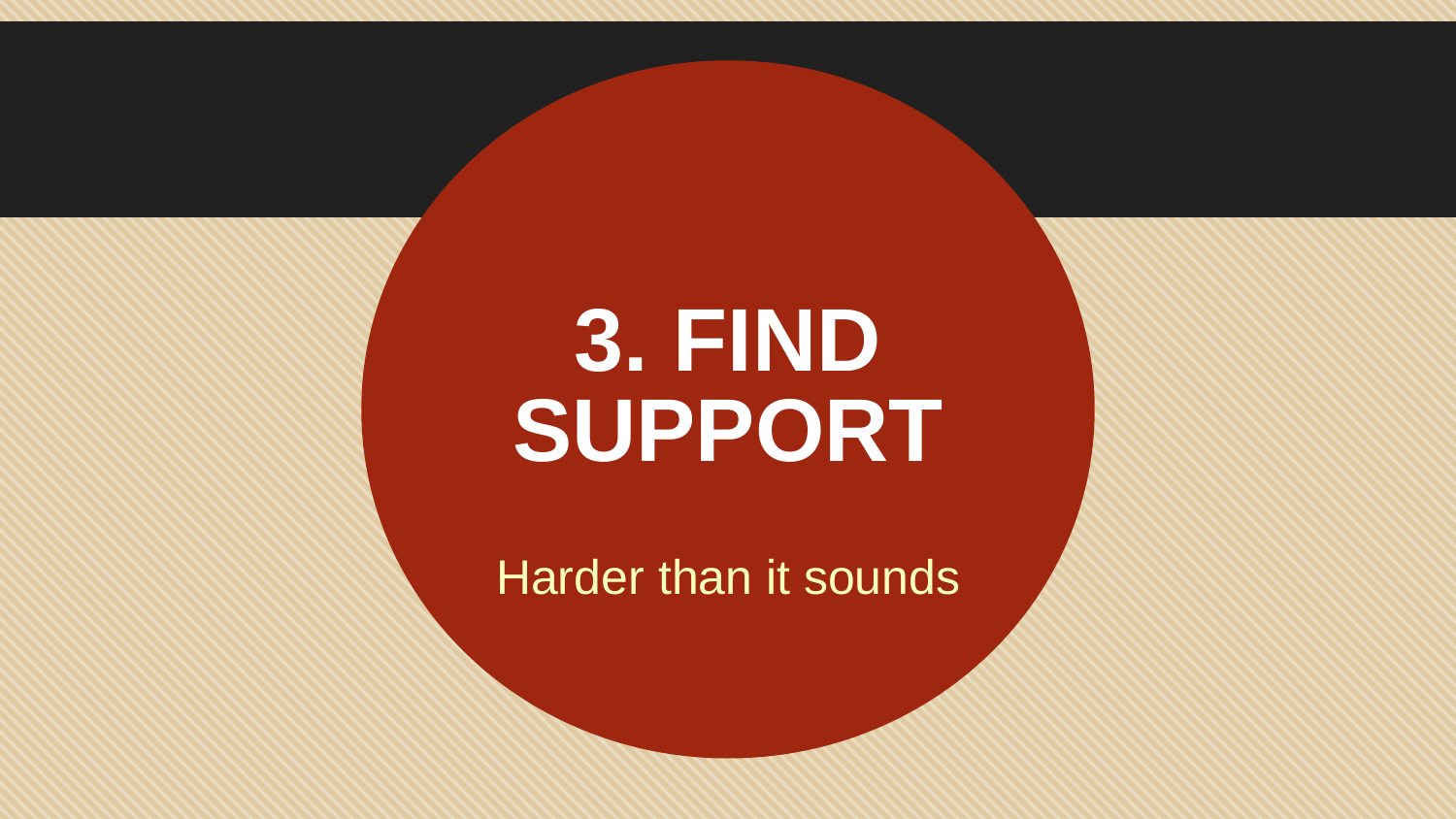#### **FIND EARLY ADOPTERS (THEY'RE OUT THERE)**

- **Ask your Bookstore**
- Reach out to faculty
- Run a hands-on workshop for faculty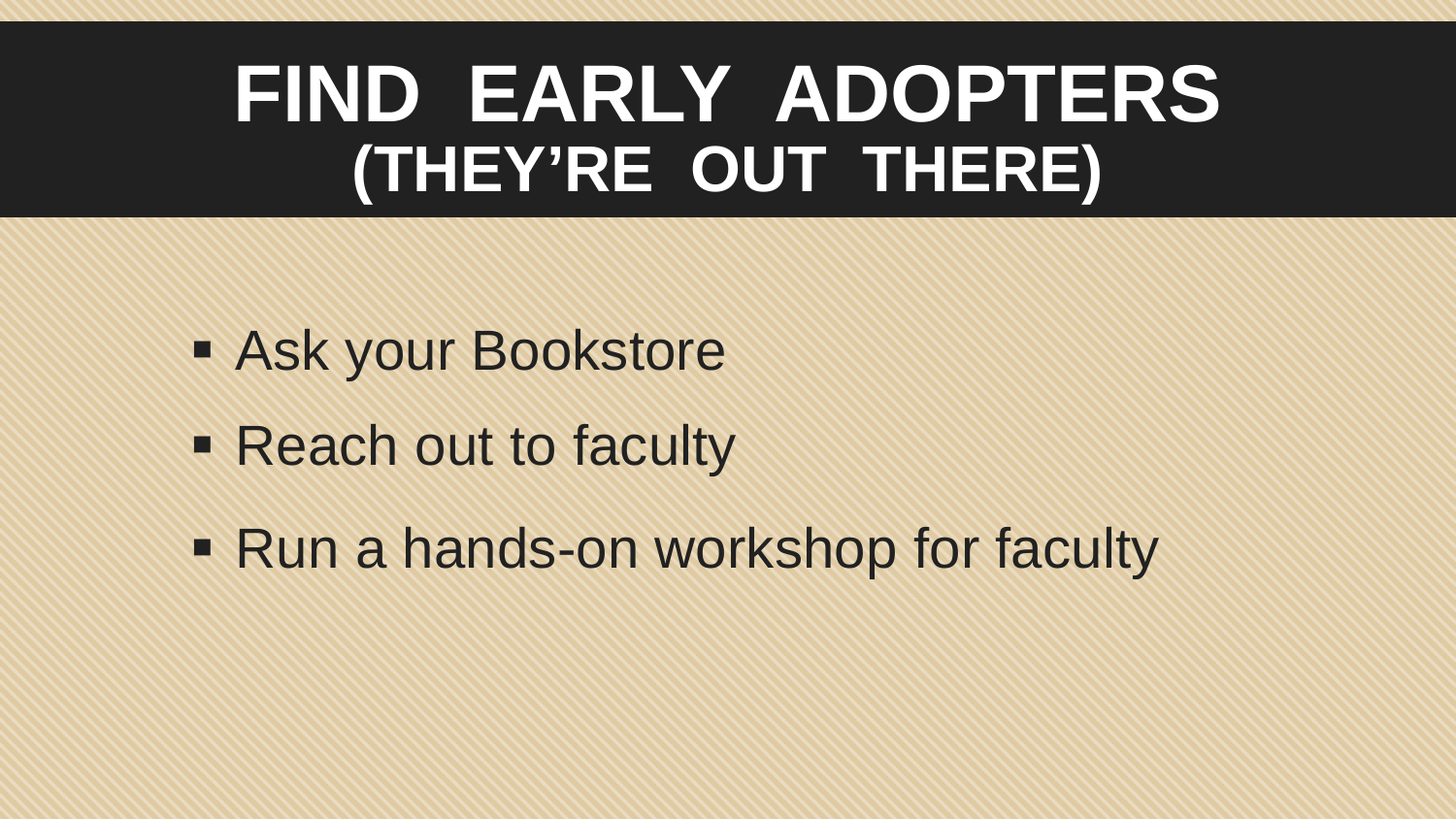#### **START WHERE IT'S EASY**

**Student Government**

#### **Faculty with Expressed Interest**

#### **Administrators**

*(Use their support to reach other faculty members & instructors)*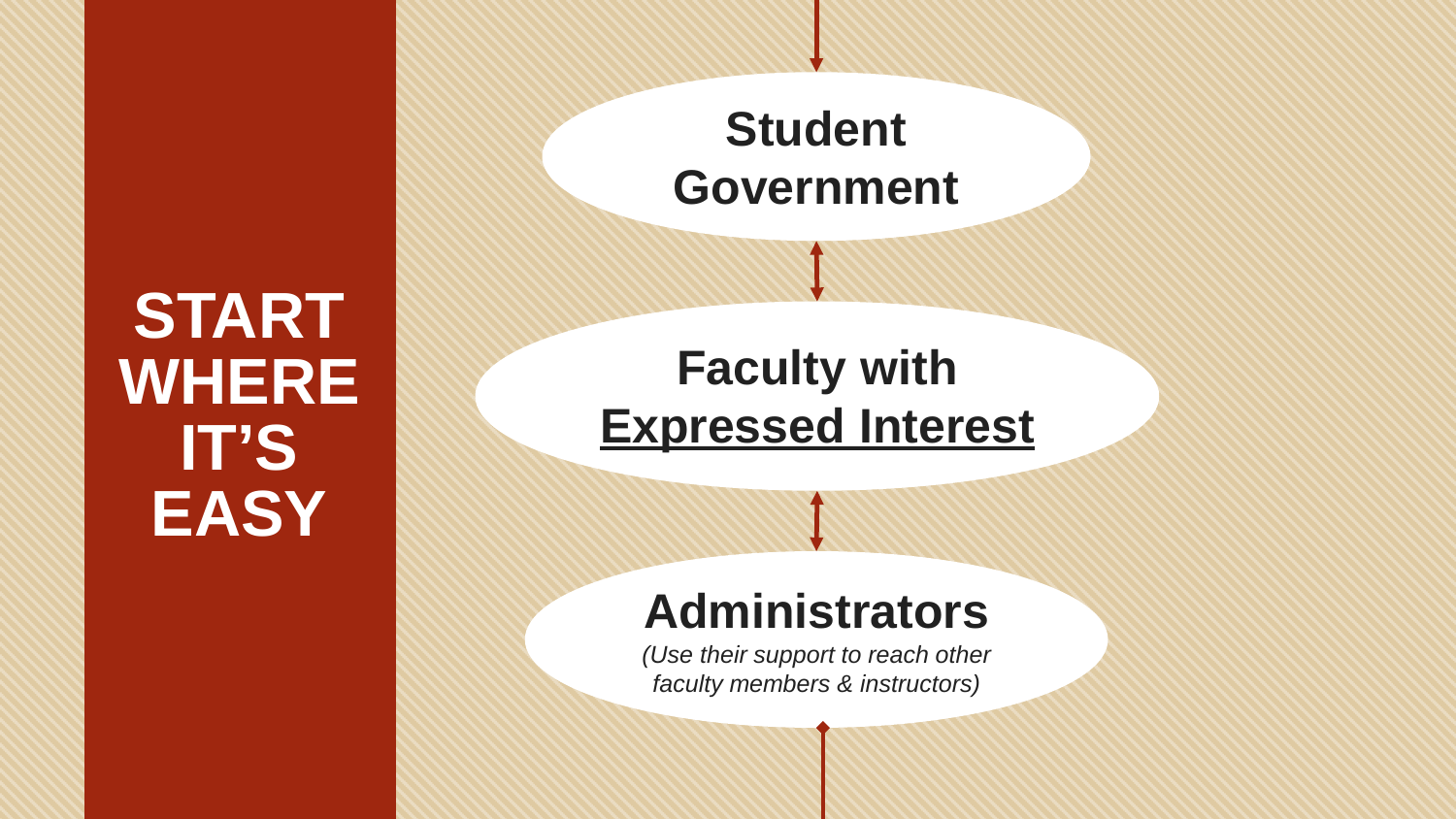### **ENCOURAGE IN-KIND SUPPORT**

# That's \$20,000 (at least) Offer \$5,000 If **3 groups** contribute…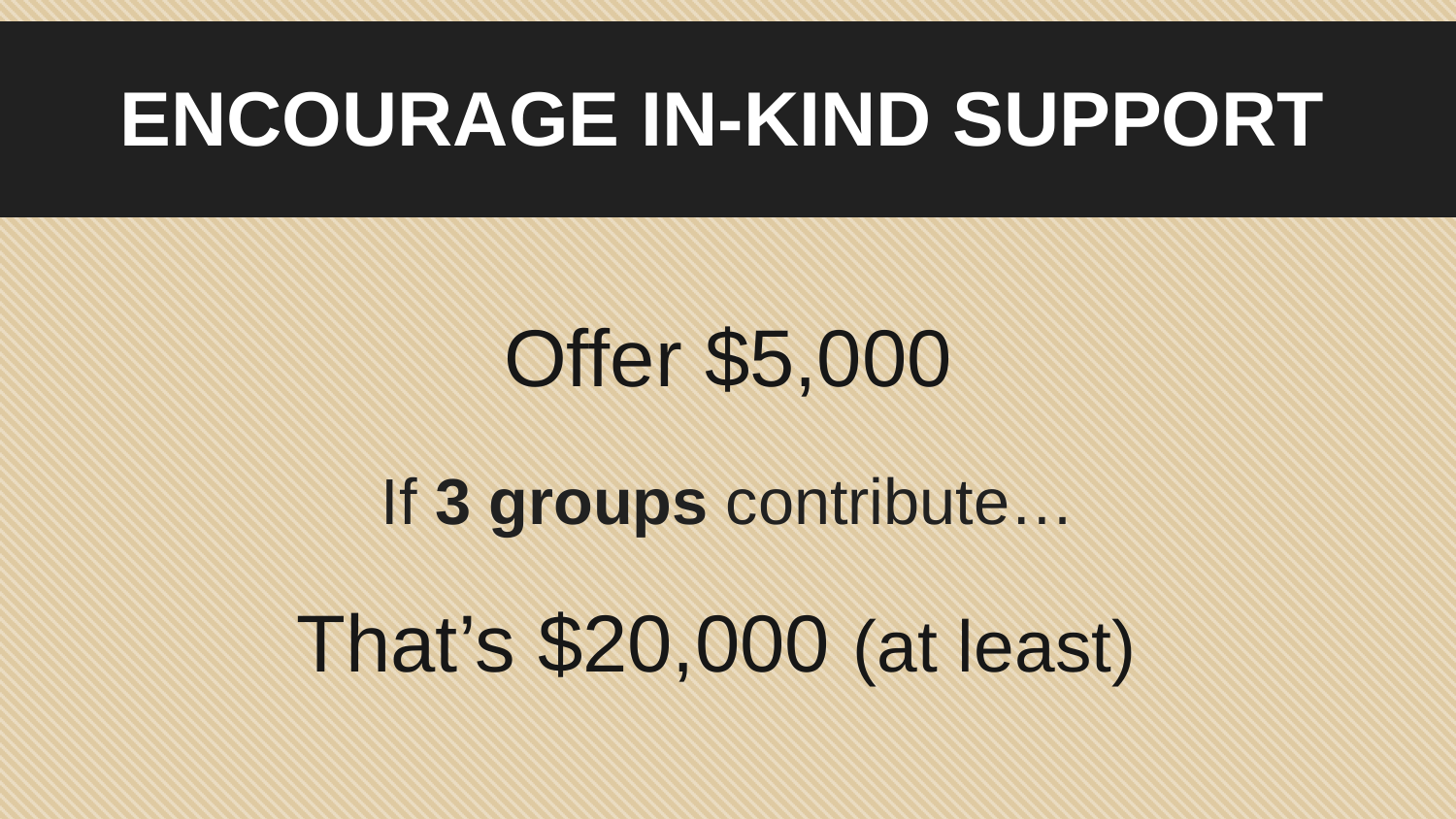### **MAKE YOUR PLAN SCALABLE**

| <b>Funding</b> | If We Get | We Can<br><b>Fund</b> | Award<br>Levels | <b>Allow Up To</b> |
|----------------|-----------|-----------------------|-----------------|--------------------|
| <b>High</b>    | \$50,000  | $~15$ projects        | 5 Levels        | \$10,000 each      |
| <b>Medium</b>  | \$20,000  | $~10$ projects        | 4 Levels        | \$4,500 each       |
| Low            | \$5,000   | $~5$ projects         | 3 Levels        | \$1,500 each       |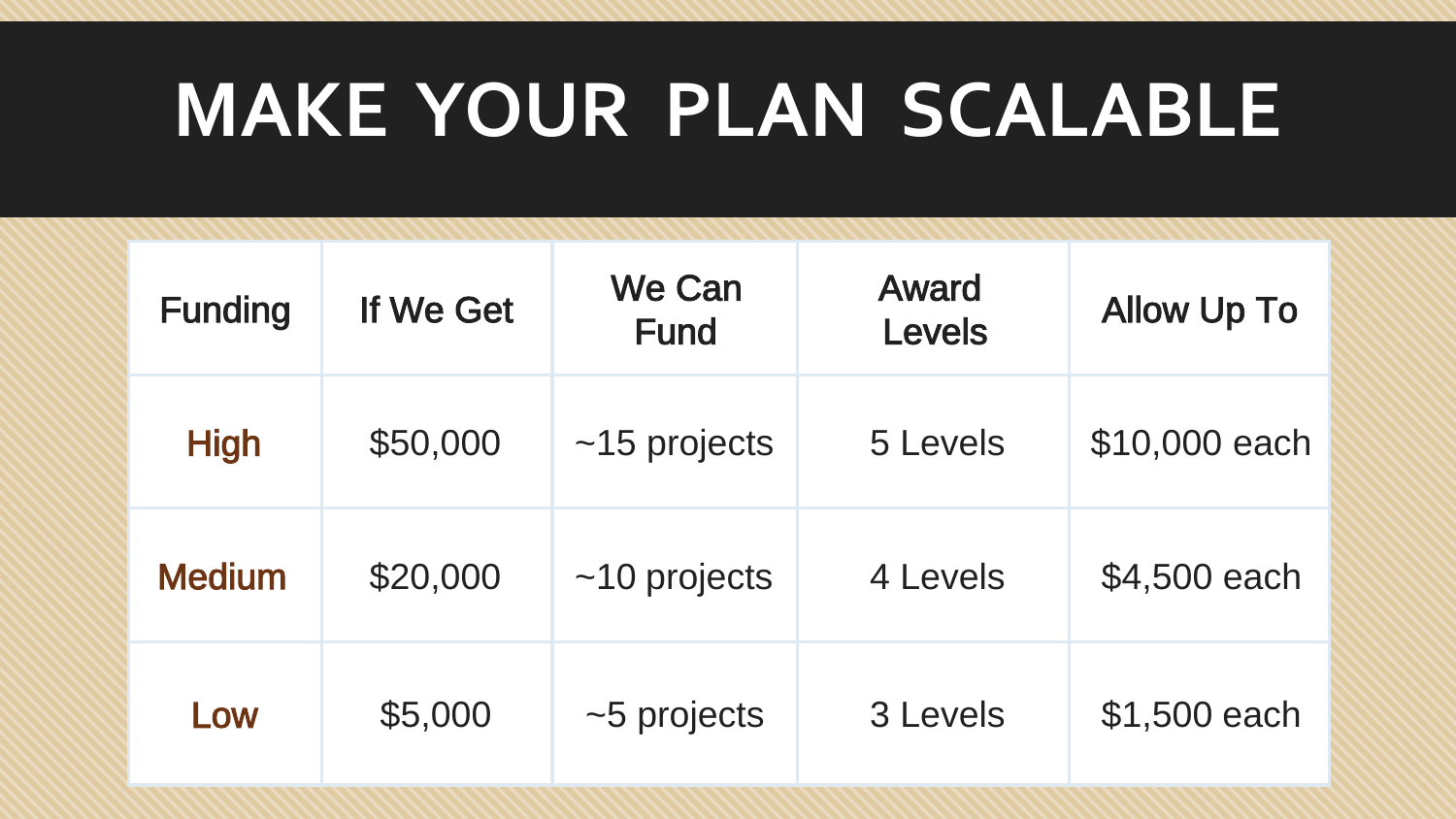# **4. MAKE CHANGE HAPPEN**

You can do this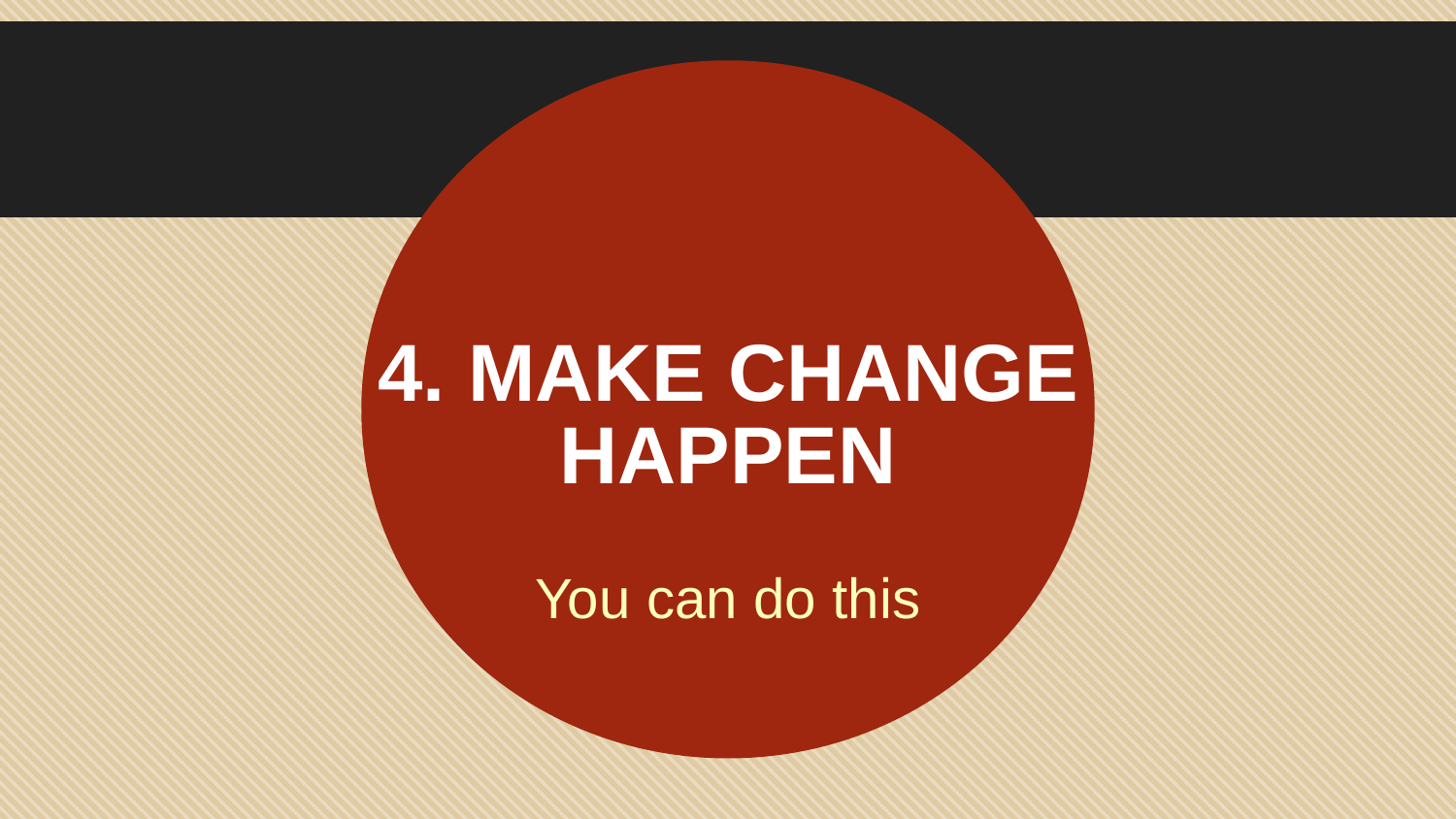# **CHANGE REQUIRES PERSISTENCE**

- **Talk across campus**
- **Practice & repeat your pitch**
- **Think about how OER could benefit each** of your audiences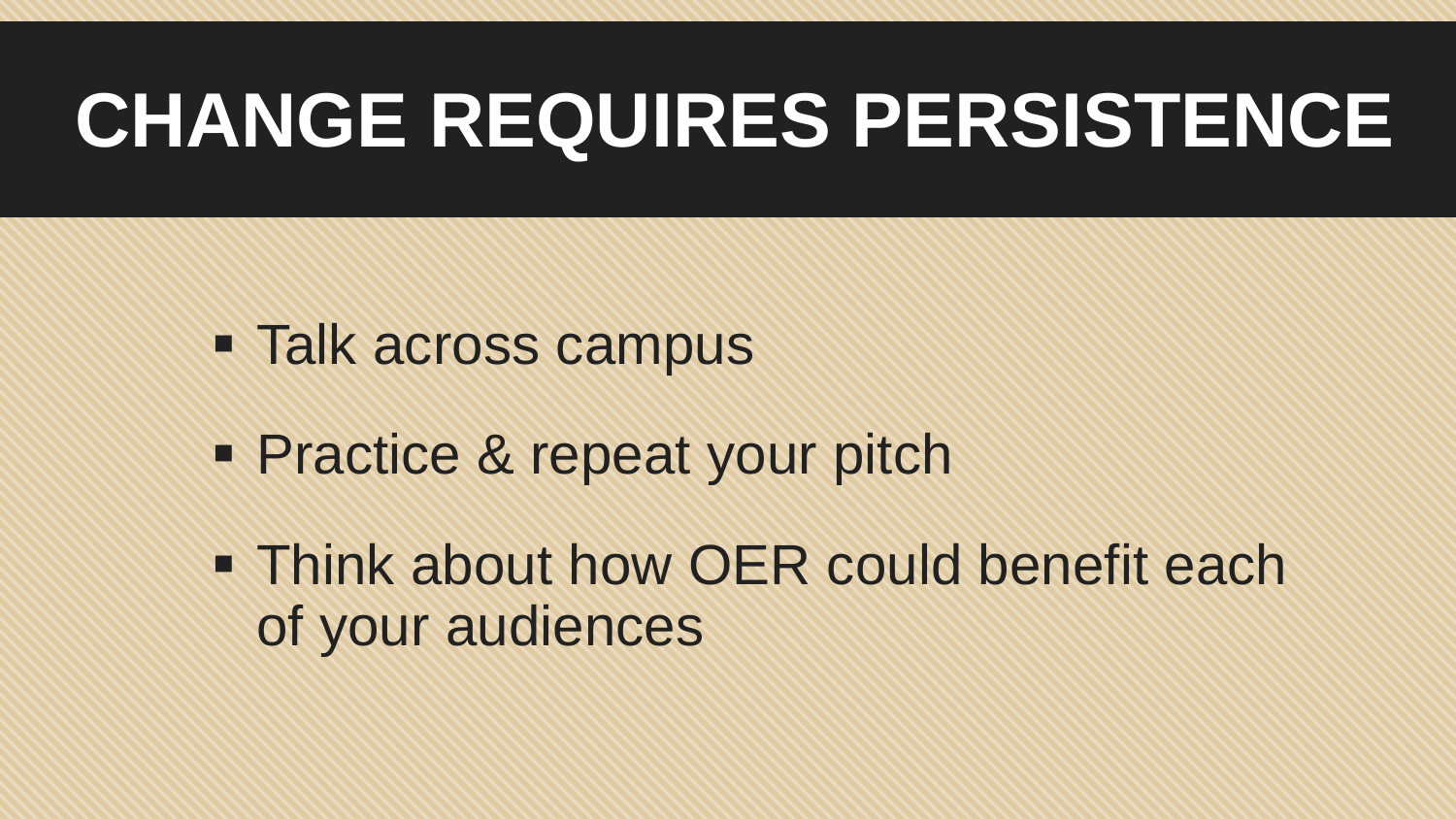# **WHY "ON A BUDGET?"**

- You don't always know what you're going to get
- Building smart & scalable is always a good idea